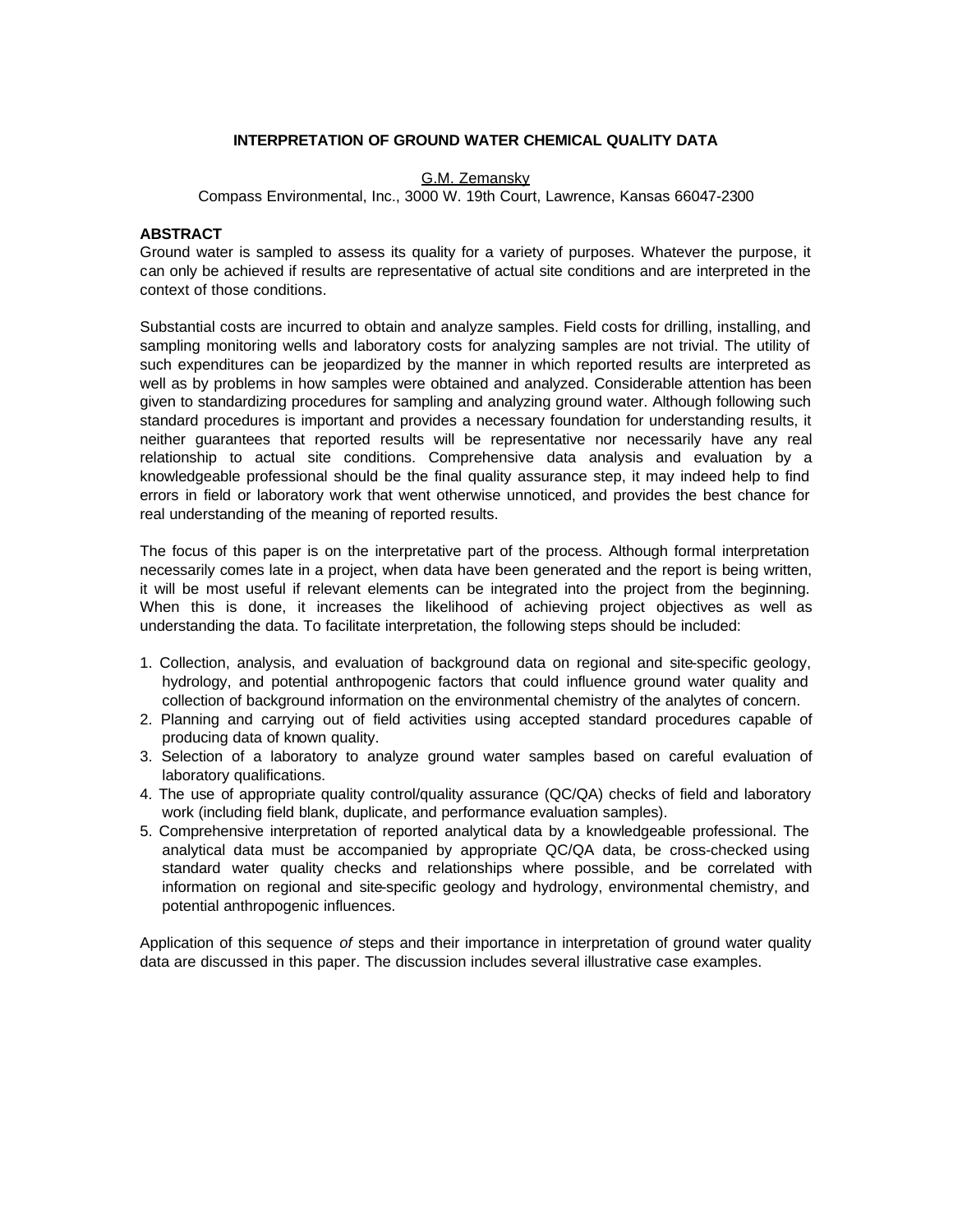# **INTRODUCTION**

There area number of reasons we might want to know about groundwater chemical quality. For example, we might be interested in using an aquifer as a source of water today or we may want to ensure that current practices haven't caused contamination so that ambient ground water quality remains legally acceptable whether or not it is used in the future. At first glance, you'd think that obtaining and interpreting ground water quality data would be a fairly straight forward exercise. Simply follow the usual scientific approach: (1) take a sample; (2) analyze it; and (3) compare analytical results to a set of criteria. However, obtaining reliable data and properly interpreting them turns out to be more complicated than that; even in the relatively simple case of surface water. When it comes to ground water, everything seems more complex.

To begin with, obviously, with ground water you can't just go down to the stream and get a sample. Because ground water is underground, you need to do more preparation in advance of sampling. This involves obtaining background subsurface information and an access point. Such information will be helpful, both in planning how to obtain a sample as well as in interpreting analytical results when they become available. Whether you use a standard monitoring well, direct push technology, or something else, getting access to sample isn't always easy and can influence the quality of the sample obtained. There are also a number of potentially confounding factors with regard to the next step of the process, laboratory analysis. Sample quality can change between the time a sample is obtained and the time it is analyzed and, even if it doesn't, the overall reliability of laboratory results is not the sure thing many people assume it is. Finally, selection of appropriate criteria to compare data to may not always be straight-forward. Relevant criteria may either not exist or be incomplete.

Comprehensive data interpretation by a knowledgeable professional should be the final quality assurance step of any project involving ground water quality data. It may indeed help to find errors in field or laboratory work that went otherwise unnoticed and provides the best chance for real understanding of the meaning of reported results. Proper project planning should prepare for this final step by obtaining relevant information early on and including relevant data collection into field segments of the project. The following steps must be integrated into and carried out throughout the project to facilitate final interpretation:

- 1. Collection, analysis, and evaluation of background data on regional and site-specific geology, hydrology, and potential anthropogenic factors that could influence ground water quality and collection of background information on the environmental chemistry of the analytes of concern.
- 2. Planning and carrying out of field activities using accepted standard procedures capable of producing data of known quality.
- 3. Selection of a laboratory to analyze ground water samples based on careful evaluation of laboratory qualifications.
- 4. The use of appropriate QC/QA checks (including field blank, duplicate, and performance evaluation samples).
- 5. Comprehensive interpretation of reported analytical data by a knowledgeable professional.

The analytical data must be accompanied by appropriate QC/QA data, be cross-checked using standard water quality checks and relationships where possible, and be correlated with information on regional and site-specific geology and hydrology, environmental chemistry, and potential anthropogenic influences.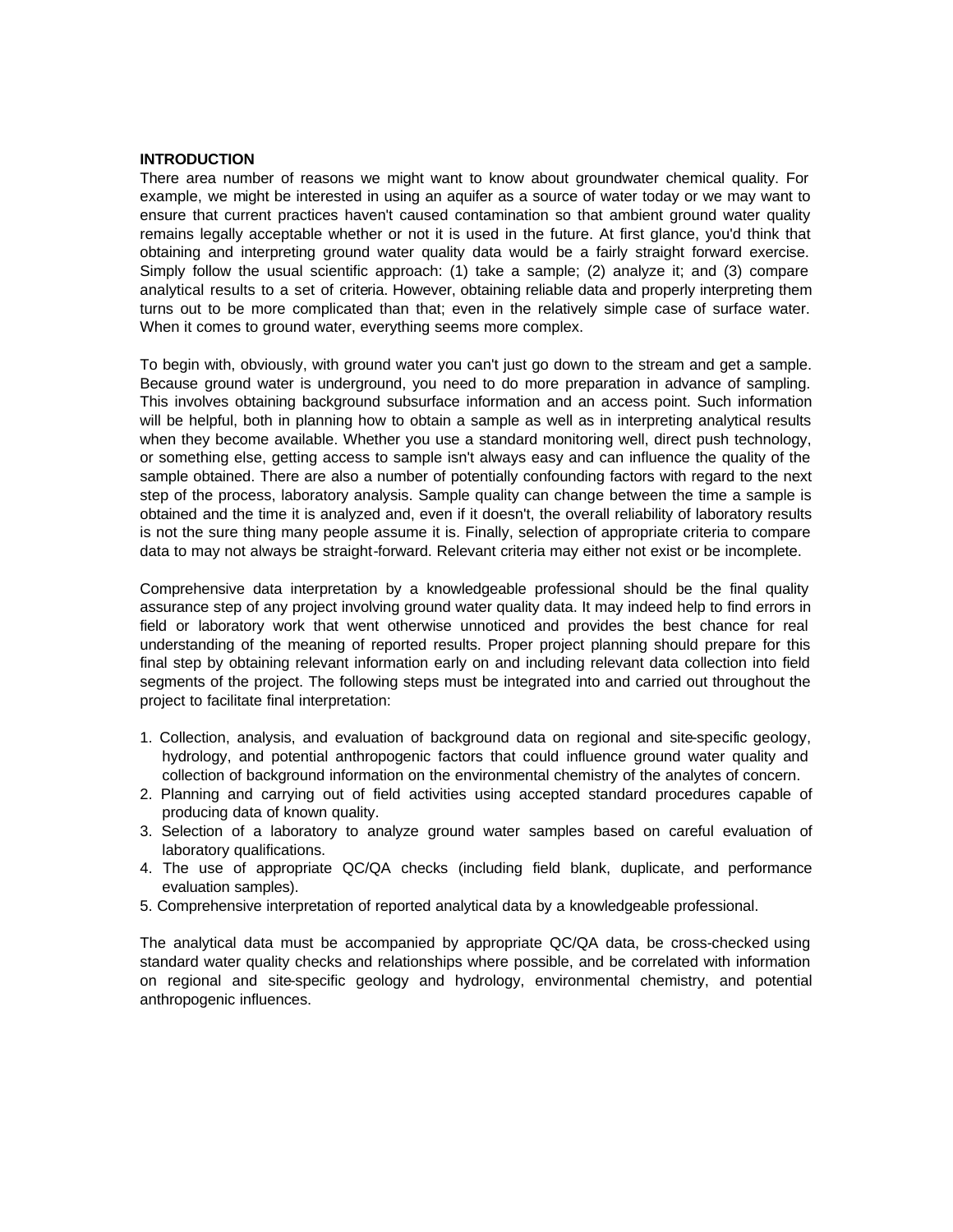### **BACKGROUND INFORMATION**

Background information serves several functions: (1) it facilitates obtaining access to sample groundwater; (2) it provides guidance regarding selection of appropriate sampling methods and analytical variables; (3) it places ground water quality data into context; and (4) it provides a quality assurance check. The following background information is necessary to fulfill these functions: (1) regional and site-specific geology; (2) regional and site-specific hydrology; (3) information on the environmental chemistry of variables of concern to the project; and (4) broad information on potential anthropogenic influences including site conditions and possible contaminant sources. The latter includes not only those conditions which may have impacted ground water, but those which could have influenced sample quality as a result of installation and testing of monitoring wells or otherwise during the sampling process. For example, shallow contamination can be carried down into a deeper aquifer during field work and airborne chemicals may cause trace contamination of ground water samples if they enter an open borehole, monitoring well, or sample being placed into a container.

### **FIELD PROCEDURES**

### *Access Points*

The nature of subsurface conditions will influence the type of access point that is possible. Sample quality will also be impacted by the type of access point selected. Commonly used ground water access points include: (1) monitoring wells; (2) wells or piezometers installed for other purposes; and (3) direct push technology.

The nature of the access point has, in particular, a relationship to the level of total suspended solids (TSS) likely to be present in samples. TSS levels would be expected to be relatively high in samples obtained using direct push technology and low in samples obtained from a water supply well. Assuming proper design and installation (including development), TSS levels in samples obtained from monitoring wells will normally be low except where fine-grained materials are screened. However, development is something that is often neglected or treated in a pro-forma manner when monitoring wells are installed. Additional development, as opposed to routine purging, may also be required when there are long periods between sampling events. This is illustrated in Table 1, showing results for inorganic variables in unfiltered samples from a well that was properly developed prior to initial sampling but was not redeveloped when sampled again after two years.

# *Sampling Methods*

Available sampling methods are often constrained by the type of access point utilized. Since they will have a direct bearing on sample quality, the sampling methods used must be taken into account in planning sampling events and in interpretation of the data obtained. This category includes consideration of both field equipment and procedures. For example, regulatory agencies are more frequently requiring analysis of unfiltered samples. This may introduce substantial variation into the process, particularly for inorganic variables.

### *Sample Handling and Preservation*

The order of sampling, type of container, and sample preservation method utilized can affect the quality of samples analyzed in the laboratory. As discussed further below, U.S. Environmental Protection Agency (USEPA) specified sample preservation methods and maximum allowed holding times do not always ensure sample quality will not change between the field and laboratory analysis.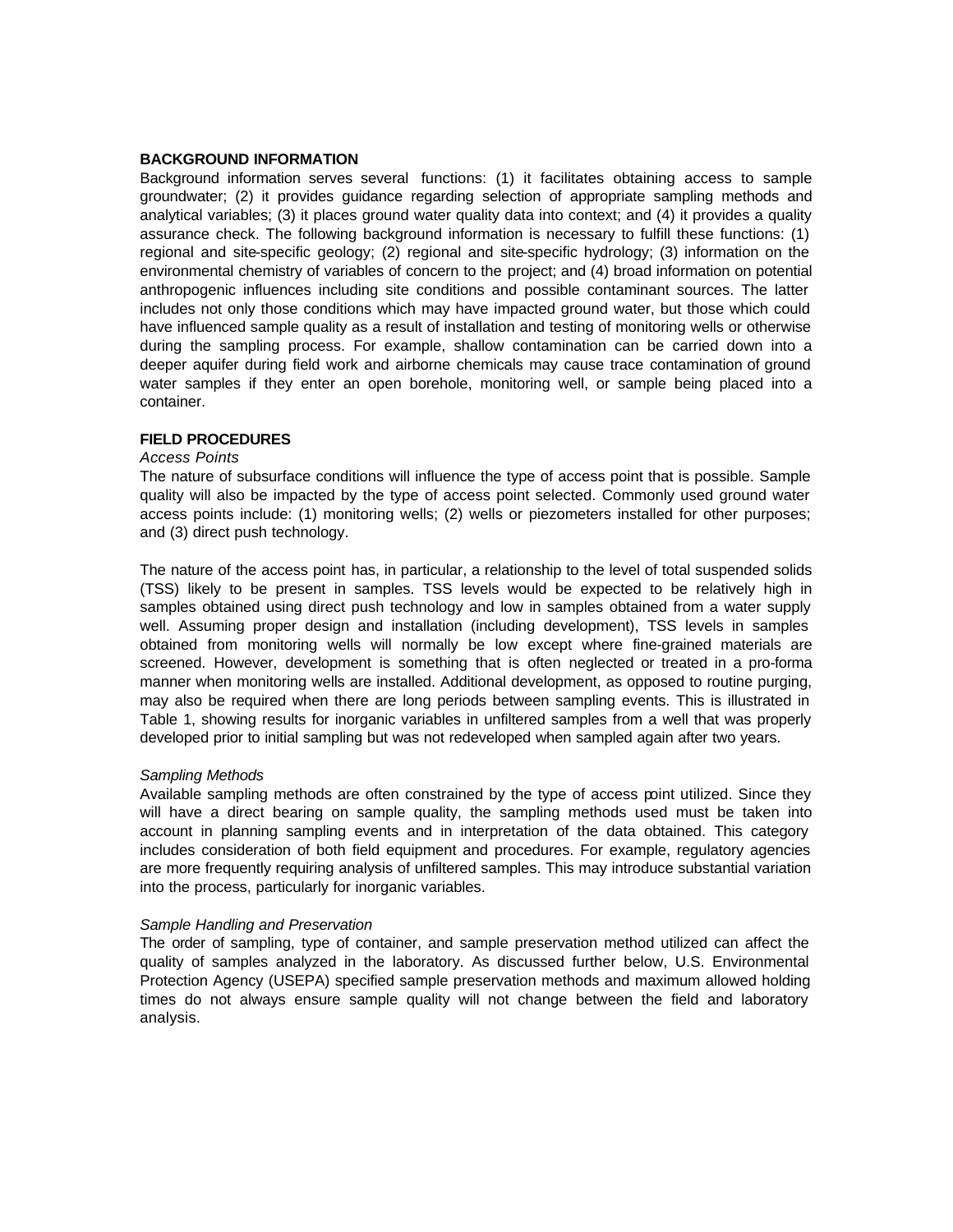# *Field Analysis/Observations*

Reliable sample preservation methods do not exist for some water quality variables. In other cases, field measurements carried out for other purposes (i.e., well purging) are routinely available and preferable (e.g., to laboratory analysis for the same variable) or field observations can be made that provide useful information otherwise lost if not recorded at the time. USEPA requires field analysis (by specifying immediate analysis) for only five variables: (1) chlorine residual; (2) pH; (3) dissolved oxygen (by probe); (4) sulfite; and (5) temperature.

The validity of some USEPA maximum holding times and preservation combinations is questionable. For example, although USEPA recognizes that pH and dissolved oxygen levels may change substantially if not analyzed in the field and therefore requires immediate analysis without holding for them, substantial changes in alkalinity may occur for the same reasons but 14 days holding time is allowed for this variable. Because it is allowed and more convenient, samples are frequently analyzed in the laboratory for alkalinity instead of the field. Similarly, USEPA allows maximum holding times of 48 hours and seven days for color and total suspended solids (TSS), respectively. USEPA also allows seven and 14 days holding time for unacidified and acidified volatile aromatic compounds, respectively. Both color and TSS may change substantially in samples over these allowed time frames and research has shown both substantial loss of volatile aromatic compounds in less than seven days in unacidified samples and that substantially greater holding times than 14 days are appropriate for many compounds when samples are acidified.<sup>1</sup>

When sampling ground water, field analysis should routinely occur for the purge variables conductivity, pH, and temperature, using appropriate equipment operated, calibrated, and maintained in accordance with manufacturer recommendations. The following field observations related to sample quality may also be made: (1) color; (2) odor; and (3) turbidity. Although this information is essentially "free" for the taking, it is often not recorded. In particular, the latter observation can provide at least a qualitative indication *of* the presence of TSS and their possible effect on inorganic variables. The difference that filtering makes in reported concentrations of many inorganic variables when unfiltered samples contain high solids concentrations is substantial and readily demonstrated with split samples.

### **LABORATORY ANALYSIS**

Too often, the analytical laboratory for a project is selected on the basis of cost only. Such cost savings may prove to have been very expensively purchased if quality isn't also delivered. Laboratory qualifications should be carefully researched in advance of selection. This can be done by such things as reviewing historic results on performance evaluation samples, auditing the facility, submitting performance evaluation samples, and checking references. Checks should continue throughout the project with the appropriate use of blank, duplicate, and performance evaluation samples.

Unfortunately, no laboratory is perfect. Even the better laboratories often get some wrong answers when analyzing USEPA performance evaluation samples. These are in a relatively clean matrix, without the kinds of interferences that can complicate real world samples, and are being analyzed under test conditions. A laboratory would be foolish not to make its best effort on these samples. You can expect somewhat lower quality with regard to samples being routinely analyzed for the average client. Routine QC/QA and data validation practices are not the complete answer to data quality. In particular, the latter usually don't include various data cross-checks or take into account what is known about site conditions. In the worst case, laboratory reported analytical results can be more artifacts of the sampling and analysis process than representative of ambient ground water quality.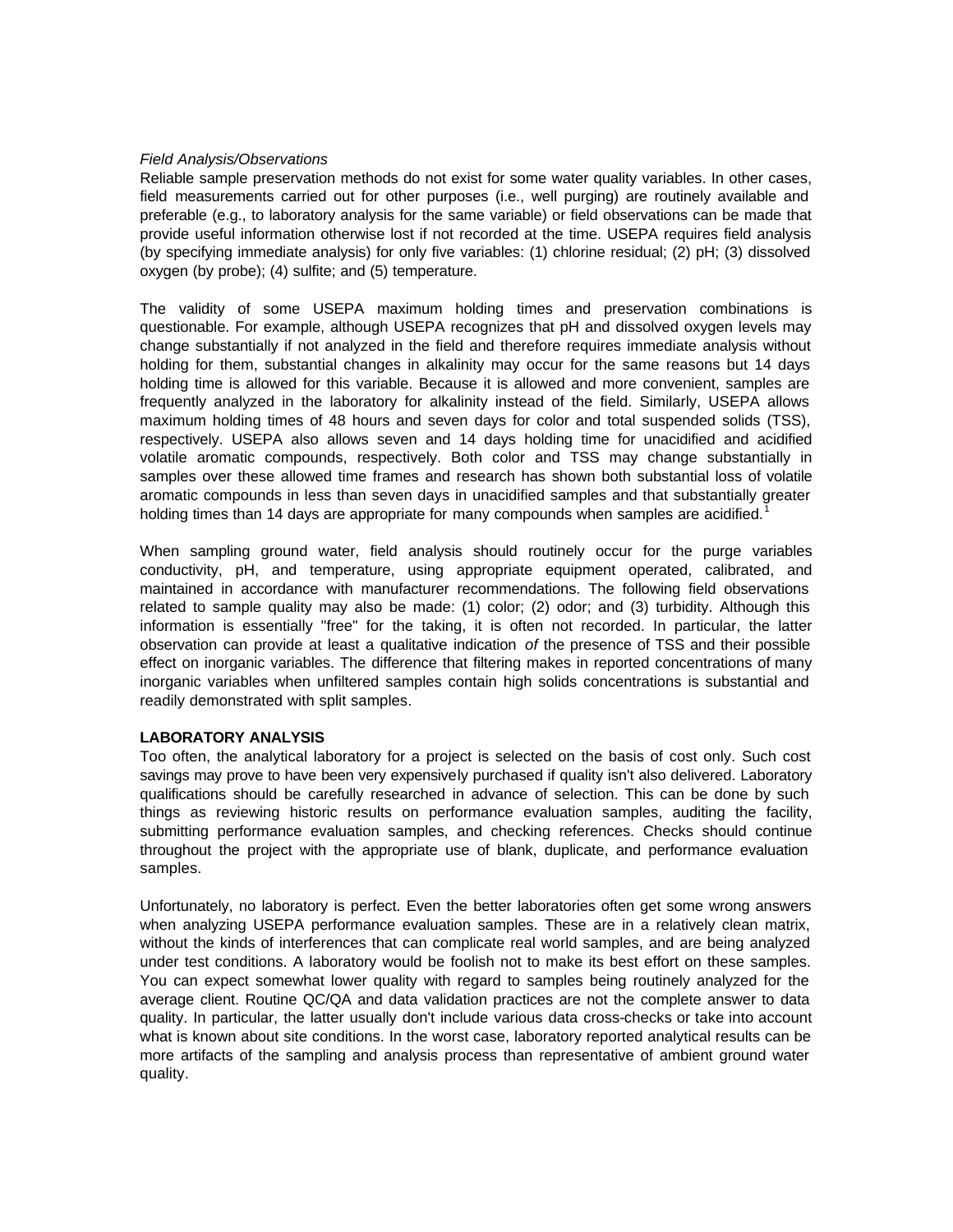There are a number of factors which can influence laboratory results. But even when analytical laboratories are performing well, it should be recognized that: (1) at best, they can only analyze samples in the condition received; and (2) standard limits of precision and accuracy allow considerable variation. As noted above, a number of factors may result in samples reaching the laboratory which are less than representative of site conditions. Even when laboratory QC/QA requirements are met, the level of allowed variation limits the conclusions which can be based on laboratory data. USEPA Superfund acceptance criteria for percent recovery of matrix spikes (MS) and laboratory control standards (LCS) are shown in Table  $2.^{2,3}$ 

Data reported by laboratories should be carefully reviewed or "validated" before being utilized. USEPA national functional guidelines for data review under Superfund are an example of typical validation guidelines. These specify a number of checks intended to assure that correct procedures were followed (e.g., holding times, calibration, blanks, matrix spikes and spike duplicates, and laboratory control standards). Although this type of review is useful, it is important to realize its limitations. The standard conclusion one consulting company uses after a successful validation process contains the statement that "the data collected during this investigation are valid as qualified for use in representing Site conditions and for use in risk assessments."<sup>4</sup> Since the validation process referred to doesn't take relevant site information or available data cross-checks into account, such a statement goes too far. Neither is it necessarily correct.

# **CASE EXAMPLES OF INTERPRETING GROUND WATER DATA**

#### *Organic Contamination at a Superfund Site*

Trichloroethylene (TCE) groundwater contamination was recognized at a Superfund site. The presence of other halocarbons associated with TCE degradation, notably cis-1,2-dichloroethylene (c-1,2-DCE) and vinyl chloride, was also recognized. However, the potentially responsible party (PRP) claimed the TCE originated elsewhere and was part of a wider regional problem involving a number of sources and contaminants. Site work performed by the PRP in 1996 identified a variety of other compounds in samples from relatively deep wells drilled using air rotary equipment. The compounds reported in various samples fell within the following categories:

- 1. Volatile organic compounds (VOCs)
	- a. Halocarbons including TCE and TCE degradation products.
	- b. Petroleum hydrocarbons, including aromatic compounds (e.g., xylenes).
	- c. Trihalomethanes, particularly chloroform and bromodichloromethane.

# 2. Semivolatile organic compounds (SVOCs) -

- a. Petroleum hydrocarbons (benzoic acid and naphthalene).
- b. Phenol and other phenolic compounds.
- c. Phthalates, particularly bis(2-ethylhexyl)phthalate.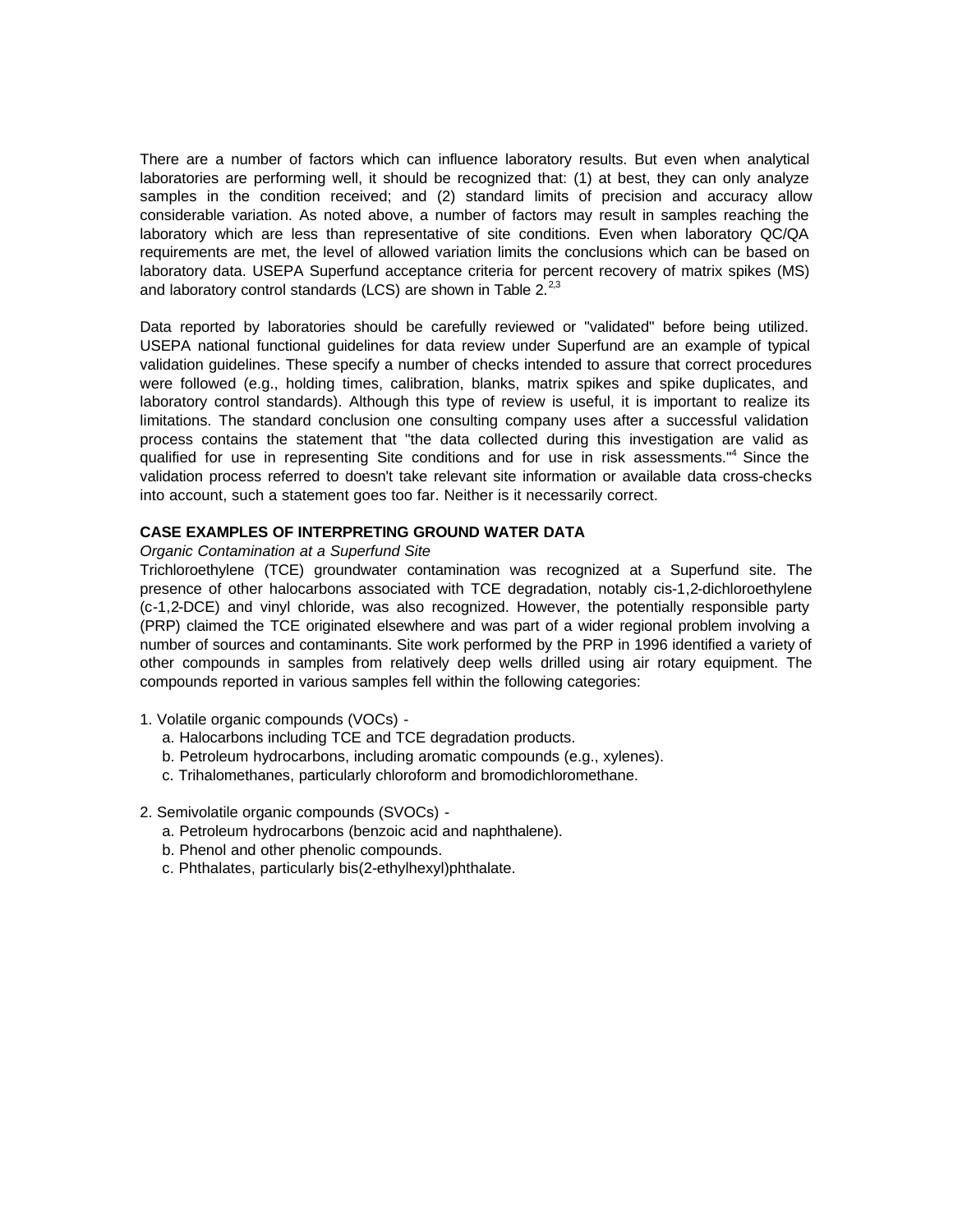Review of these data indicated that other interpretations were much more likely. Among the reasons the data were suspect were the following:

- 1. With the exception of halocarbons, most of the compounds involved had not been reported in samples from shallow wells previously drilled using hollow-stem augers. Contamination in such cases generally moves from surface or near-surface sources downward. Furthermore, the concentrations involved were generally low and appeared to be randomly distribution rather than in a pattern suggesting any relationship to possible sources.
- 2. Air rotary drilling is a possible source of petroleum hydrocarbon and phenolic compound contamination.
- 3. Some of the boreholes had been left open to the atmosphere for substantial periods of time (i.e., on the order of months) after drilling before monitoring wells were installed in them. The ones open the longest were also adjacent to an Interstate Highway. Petroleum hydrocarbons have been identified in vehicle emissions and ambient urban air.<sup>5</sup> Research has also indicated the potential for petroleum hydrocarbons and phenolic compounds in urban air to be transported into ground water.<sup>6,7</sup>
- 4. PRP consultants had not decontaminated at least some downhole equipment (particularly water level indicators) when used between boreholes or between monitoring wells. This may cause cross-contamination.
- 5. THM contamination is common in chlorinated tap water from surface sources, but unusual in ambient ground water. Thousands of gallons of chlorinated tap water from a surface source known to contain substantial concentrations of trihalomethane compounds had been introduced into most of the boreholes as a part of the testing program during field work.
- 6. Phthalates are recognized by USEPA as a common SVOC laboratory contaminant.<sup>8</sup>
- 7. Background regional information strongly indicated the PRP was the source of halocarbon contamination and that there was no other more widespread regional problem involving halocarbons or other compounds.

Resampling in 1997 provided further confirmation of this interpretation. Data for the 19 wells sampled in both years are shown in Table 3 (parts a and b). With the exception of a reduced number of low concentration hits for phthalate compounds (which are recognized as common laboratory contaminants) and, in one case, a trihalomethane compound, only halocarbons were reported in 1997. This indicates that the various other compounds reported in 1996 samples were a transitory impact of drilling, testing, sampling, and analysis rather than regional ground water contamination. This transitory impact dissipated over time as a result of natural mechanisms such as flushing by ambient ground water flow and biodegradation. The change in apparent distribution of halocarbon contamination between 1996 and 1997 apparent from these results may also indicate that shallower contamination was carried downward by intrusive work performed in 1996 and that this also produced a transitory impact on ground water samples.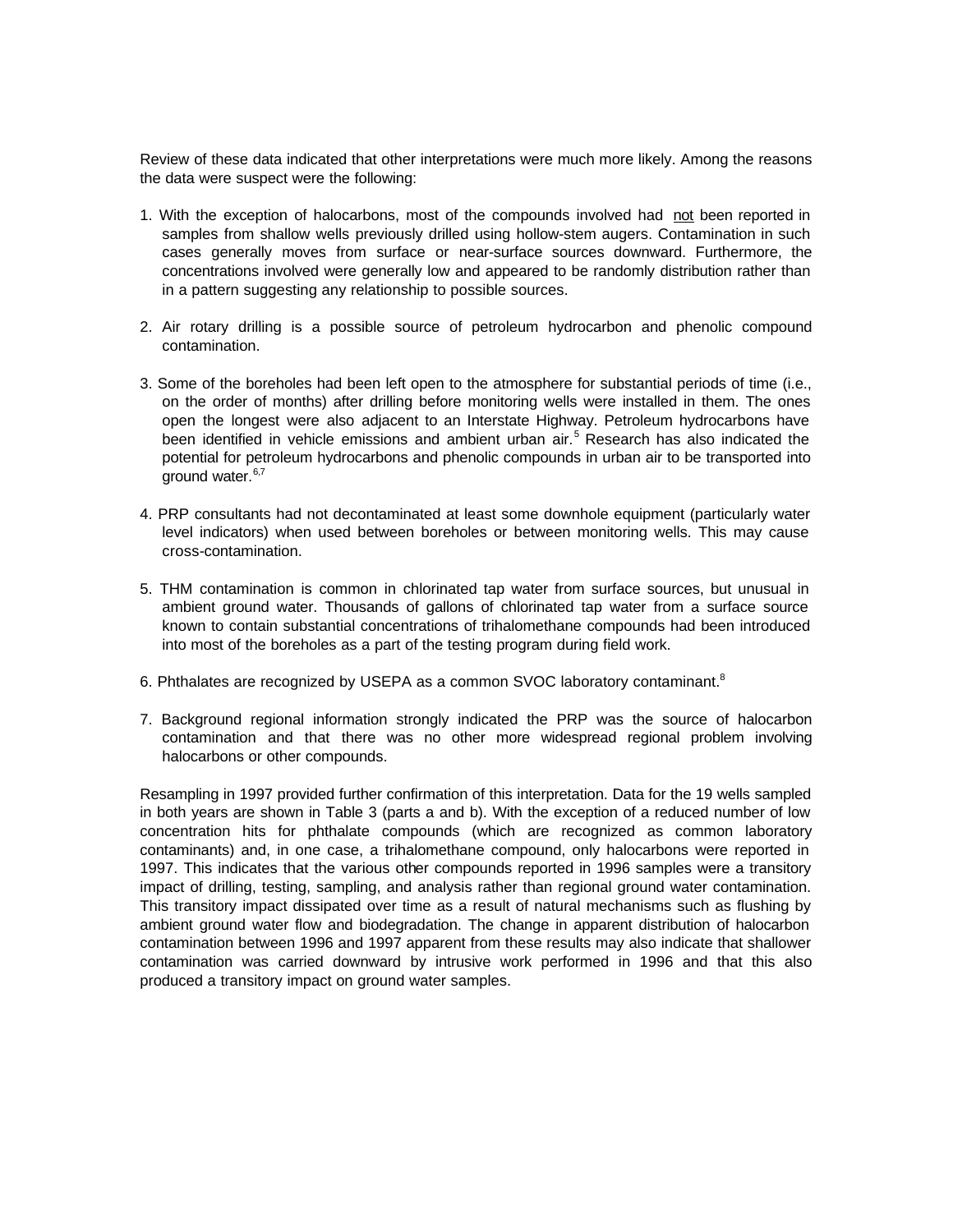### *Ground/Surface Water Relationship at a RCRA Site*

Ground water monitoring at landfills and other Resource Conservation and Recovery Act (RCRA) facilities is oriented towards ensuring that a release of contaminants, if it occurs, will be detected. In general, detection monitoring requires that data from wells downgradient of the facility and subject to impact in event of a release be statistically compared to data from upgradient background wells. If the comparison results in a statistically significant difference with a downgradient increase, a release is assumed. However, other regional conditions must be considered if such comparisons are to be useful.

In this case, there is a network of monitoring wells installed up and downgradient of a land treatment unit (LTU) located at a refinery adjacent to a major river. Statistical analysis showed that concentrations of some variables were elevated in downgradient wells and that the elevations were statistically significant. Did this mean that a release had occurred?

A linkage between the river and the adjacent alluvial ground water aquifer would be expected based on general principles. This was confirmed by analysis of two lines of evidence: (1) correlation of ground water elevations with river flow (a surrogate for stage); and (2) statistical analysis of water quality data. Time series plots of ground water elevations versus river flow showed an evident visual correlation, which was confirmed by linear regression analysis. The correlation was best for those wells closest to the river (correlation coefficient of 0.80) and decreased with distance from the river. A comparison of water quality data is supportive. Data indicating central tendency for upgradient monitoring wells and the river are presented for six variables in Table 4. For the three major ions in Table 4, including chloride, river concentrations far exceed those in upgradient ground water. In these cases, statistical analysis shows that concentrations in samples from downgradient monitoring wells are significantly higher than upgradient ground water. The reverse is true for the three elements listed. Their concentrations are higher in upgradient ground water than the river and statistical analysis shows that their levels in downgradient monitoring wells are significantly lower than upgradient.

### *Inorganic Water Quality at a Superfund Site*

Consultants for a PRP at a Superfund site involving a limestone aquifer in the midwest US developed several theories regarding the nature of the aquifer involved based on their interpretation of data for inorganic constituents. Data for alkalinity, aluminum, calcium, iron, silica, sodium, and sulfate were prominent in their interpretation. However, these consultants did not consider relevant site-specific information and admitted they were unaware of the degree of variation that can occur in laboratory analysis of ground water samples that meet acceptance criteria (see Table 2).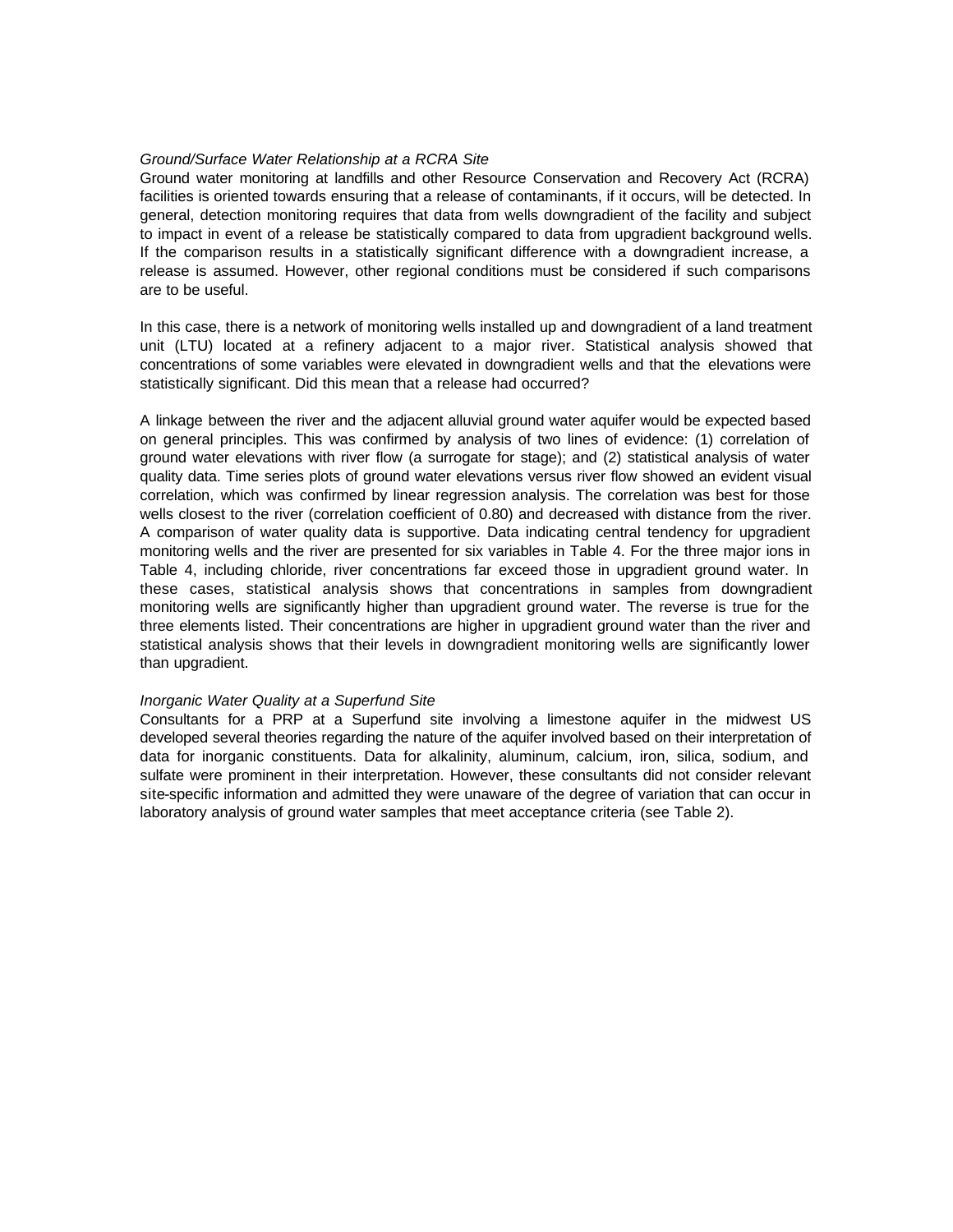A potentially important piece of site-specific information not considered by the PRP's consultants was that most of the borings involved had been drilled considerably deeper than the wells later installed in them. For the wells being installed in such deeper borings, boreholes were first partially filled by pouring in sodium bentonite chips. This occurred for about two-thirds of the relatively deep wells drilled. On the average, approximately one-third of the borehole was filled (i.e., 71 of 221 feet). This process undoubtedly resulted in the introduction of chemicals from the hydrating chips into the water (both as dissolved and suspended solids) as they fell through the water column. Of the analytes relevant to this site, sodium bentonite chips are typically composed of silica and oxides of aluminum, iron, calcium, sodium, magnesium, and potassium (in order of concentration). They also contain a small level of water soluble nitrate. Given the chemistry of silica and calcium and the likelihood that calcium in a limestone aquifer would be expected to already be near saturation, concentrations of these variables would probably not be greatly affected by this. However, concentrations of aluminum, iron, sodium, magnesium, and potassium could be and this appears to have been the case. The potential for this was increased by the fact that, although consultants for the PRP purged three well volumes immediately prior to sampling, they did not develop the monitoring wells after installation.

To evaluate the effect of filling boreholes with bentonite on inorganic ground water quality, monitoring wells sampled both during 1996 (shortly after installation) and 1997 (nearly a year since last sampled) were divided into two groups: (1) bentonite filled (BF); and (2) unfilled (UF). Median data for major cations, major anions, and several other variables grouped into these two categories for both 1996 and 1997 sampling events are presented in Table 5. The 1996 data clearly indicate impact from bentonite filling for most of the variables listed except calcium and silica, BF:UF ratios for sodium, aluminum, and iron indicate nearly an order of magnitude or greater level of enrichment for those variables as a result of bentonite filling. This is also evident in the STIFF diagrams of median grouped data in Figure 1. The STIFF diagram for unfilled wells (Figure 1a) is typical of what would be expected for a limestone aquifer.<sup>9</sup> There are several relatively minor differences between the STIFF diagram for bentonite filled wells (Figure 1b) and unfilled wells (Figure la), but by far the most notable difference is the sodium "bulge" to the lower left of the diagram. The impact of the bentonite appears to have been transitory. With the possible exception of nitrate, the enrichment appears to have been flushed away due to ambient ground water flow by the time wells were resampled nearly a year later. STIFF diagrams for both sets of wells (UF and BF) when resampled in 1997 were similar to each other and the one for unfilled wells in 1996 (Figure 1a).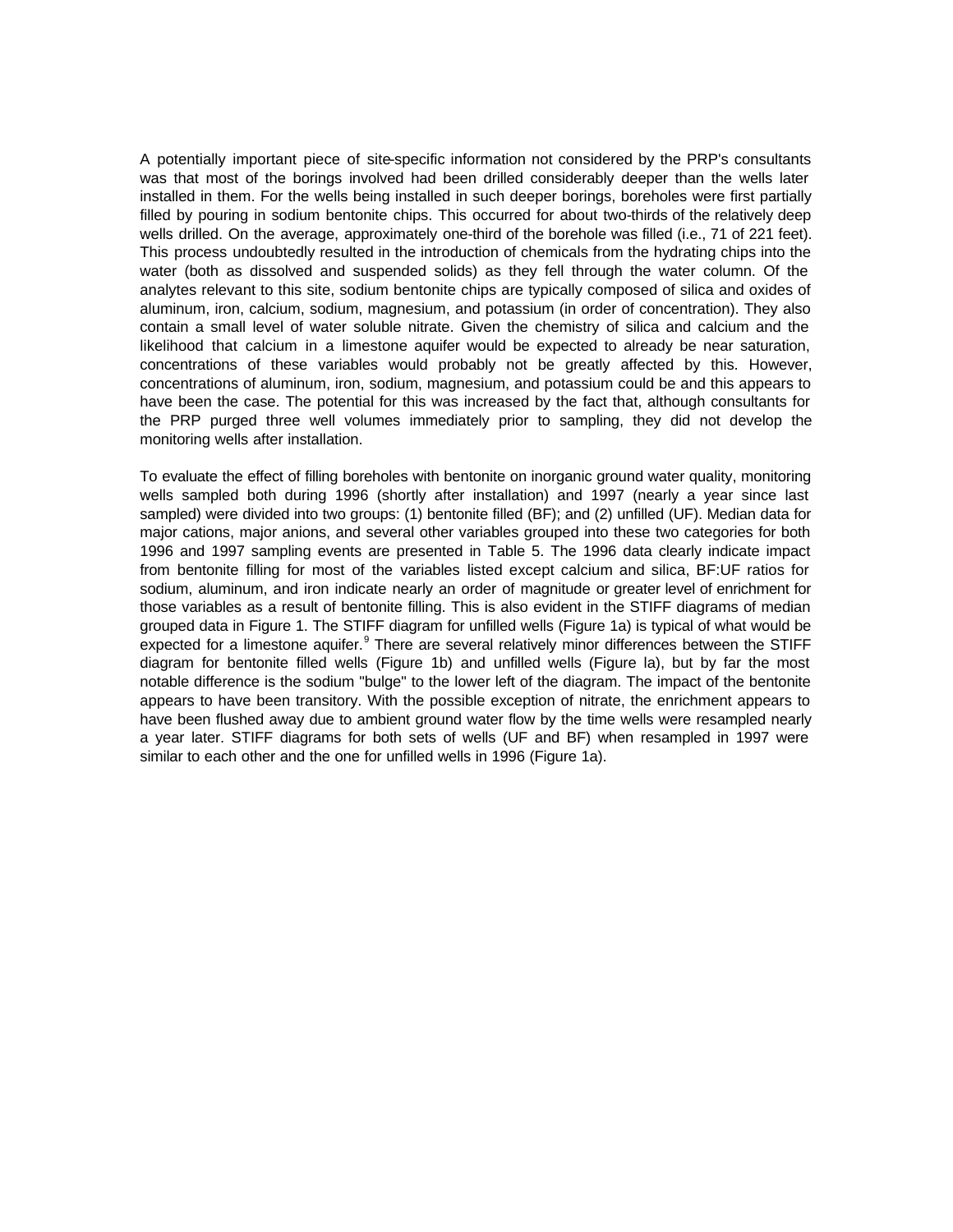The PRP's consultants pointed to two aspects of the data to support their interpretation that the aquifer involved was an "open" system (i.e., rapidly recharged from the surface throughout the aquifer): (1) abnormally high concentrations of aluminum and iron in samples from some relatively deep wells (exceeding solubility limits); and (2) lack of any apparent ground water evolution (change in quality along a flow line) between wells at higher elevations and those at lower elevations (a distance of roughly one mile). As discussed above and shown in Table 5, aluminum and iron enrichment appears to have been related to filling boreboles with sodium bentonite chips. Not knowing about this circumstance and since the overlying clay soils involved would be normally expected to be rich in silica as well as aluminum and iron, the consultants interpreting inorganic water quality data for the PRP felt compelled to provide another explanation why silica concentrations were not also enriched when aluminum and iron were. Their explanation was an assertion, without any data, that the soils were lateritic. Lateritic soils develop in hot, wet tropical climates subject to heavy rainfall when the intense chemical weathering that occurs under those conditions removes both soluble materials and much of the silica. Lateritic soils are not characteristic of the temperate climate midwest  $US.^{10}$  A much more likely explanation for the relative magnitudes of aluminum, iron, and silica has to do with the manner in which samples were taken, preserved, and prepared for analysis. Samples to be analyzed for aluminum and iron are acidified in the field and digested in the laboratory. Since the samples involved were unfiltered, this meant that some particulate aluminum and iron would be included in the measurement. In contrast, samples to be analyzed for silica are not acidified in the field, but are filtered prior to analysis.

With respect to ground water "evolution," this phenomena has generally been documented on a regional rather than a site scale. This may be in part because very substantial "evolution" must occur to be detectable against a background of variation sampling and analysis introduced variation as well as environmental variation. For an extreme example, using the acceptance criteria of 75 to 125 percent recovery for matrix spike samples (see Table 2), a sample having a true value of 100 mg/L of calcium could be reported to have either 75 or 125 mg/L. Although the higher of these two numbers is 67 percent greater than the low number, either one would be within acceptance criteria. With enough sampling events and statistical analysis of data, it might be possible to detect an "evolutionary" change within acceptance criteria boundaries (e.g., a change from 50 to 65 mg/L along the flow path); however, the possibility of seeing this change with a single set of samples appears slim when so much variation is acceptable.

# **SUMMARY AND CONCLUSIONS**

Comprehensive data interpretation by a knowledgeable professional should be the final quality assurance step of any project involving ground water quality data. It may indeed help to find errors in field or laboratory work that went otherwise unnoticed and provides the best chance for real understanding of the meaning of reported results. Proper project planning should prepare for this final step by obtaining relevant information early on and including relevant data collection into field segments of the project. The following steps must be integrated into and carried out throughout the project to facilitate final interpretation:

- 1 . Collection, analysis, and evaluation of background data on regional and site-specific geology, hydrology, and potential anthropogenic factors that could influence ground water quality and collection of background information on the environmental chemistry of the analytes of concern.
- 2. Planning and carrying out of field activities using accepted standard procedures capable of producing data of known quality.
- 3. Selection of a laboratory to analyze ground water samples based on careful evaluation of laboratory qualifications.
- 4. The use of appropriate QC/QA checks (including field blank, duplicate, and performance evaluation samples).
- 5. Comprehensive interpretation of reported analytical data by a knowledgeable professional.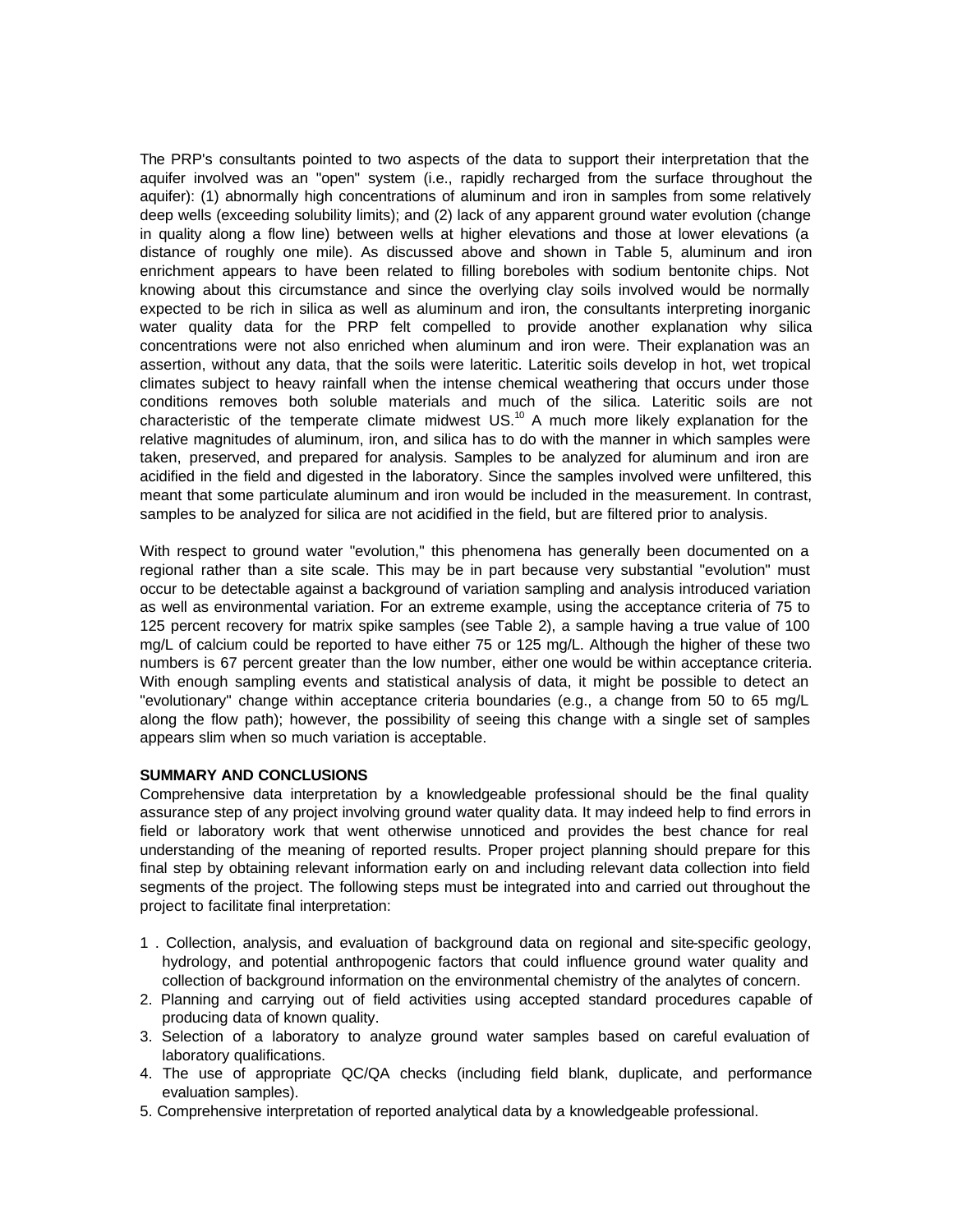The analytical data must be accompanied by appropriate QC/QA data, be cross-checked using standard water quality checks and relationships where possible, and be correlated with information on regional and site-specific geology and hydrology, environmental chemistry, and potential anthropogenic influences.

# **References Cited**

- 1. USEPA holding times cited in this paragraph are from Table II of Part 136, Title 40, U.S. Code of Federal Regulations (40 CFR 136).
- 2. Office of Emergency and Remedial Response. 1994. USEPA contract laboratory program national functional guidelines for inorganic data review. Publication No. EPA 540/R-94/013, USEPA, Washington, DC, pp. 21-24 and 27-29.
- 3. USEPA Superfund contract laboratory program (CLP) statement of work (SOW) Form III VOA-1 and Form III SV-1.
- 4. Burns & McDonnell Waste Consultants, Inc. 1996. Quality control evaluation report 96-072-4 dated September. Kansas City, MO, p. 10-1.
- 5. Schleyer, R. 1991. Influence of the deposition of anthropogenic organic substances from the atmosphere on ground-water quality. IN: *Ground Water: Proceedings of the International Symposium,* G.P, Lennon, ed., American Society of Civil Engineers, pp. 293-298.
- 6. Harley, R.A., et al. 1992. Respeciation of organic gas emissions and the detection of excess unburned gasoline in the atmosphere. *ES&T*, Vol. 26, No. 12, pp. 2395-2408.
- 7. Pankow, J.F., et al. 1997. The urban atmosphere as a non-point source for the transport of MTBE and other volatile organic compounds (VOCs) to shallow groundwater. *ES&T*, Vol. 31, No. 10, pp. 2821-2828.
- 8. Office of Emergency and Remedial Response. 1994. USEPA contract laboratory program national functional guidelines for organic data review. Publication No. EPA 540/R-94/012, USEPA, Washington, DC, pp. 62-65.
- 9. Hounslow, A.W. 1995. Water Quality Data: Analysis and Interpretation, CRC Lewis Publishers, Boca Raton, FL, pp. 86-87.
- 10. Tarbuck, E.J. and F.K. Lutgens. 1992. *The Earth: An Introduction to Physical Geology*, 4th Ed., Macmillan Publishing Co., New York, pp. 130-131.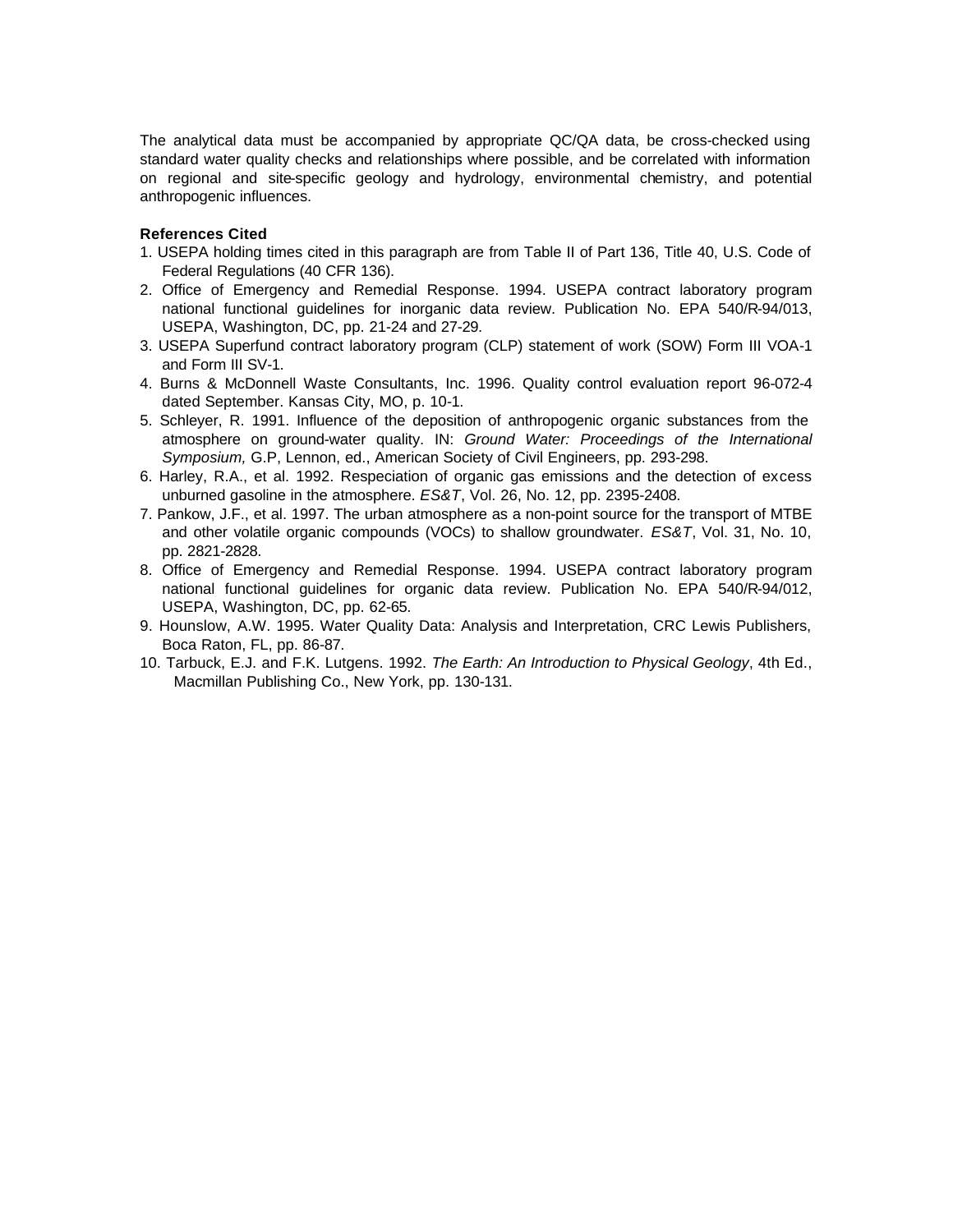# **Table 1.** Effect of Monitoring Well Development<sup>1</sup>

|                 | $\tilde{\phantom{a}}$    |                          |
|-----------------|--------------------------|--------------------------|
| <b>Variable</b> | Spring 1994 <sup>2</sup> | Summer 1996 <sup>3</sup> |
| Calcium         | 92.                      | 104.                     |
| Chloride        | 43.                      | 58.3                     |
| Iron            | 0.08                     | 5.53                     |
| Magnesium       | 2.4                      | 2.84                     |
| Manganese       | 0.069                    | 0.13                     |
| Potassium       | <b>ND</b>                | 533                      |
| Sodium          | 5.8                      | 6.38                     |
| Appearance      | Clear                    | Turbid                   |

1. Concentrations in mg/L. ND means non-detect at 1 mg/L*.*

2. New well developed and purged prior to sampling.

3. Well unused for two years. Three well volumes purged prior to sampling.

| Variable (USEPA Method) <sup>1</sup> | MS <sup>2</sup> | LCS <sup>2</sup> |
|--------------------------------------|-----------------|------------------|
| Elements (6010)                      | 75-125          | 80-120           |
| VOCs (8240):                         |                 |                  |
| Benzene                              | 76-127          |                  |
| Trichloroethylene                    | 71-120          |                  |
| SVOCs (8270):                        |                 |                  |
| Pyrene                               | 26-127          |                  |
| Phenol                               | 12-110          | -                |

1. Identification of variable and USEPA analytical method with example volatile and semivolatile organic compounds (VOCs and SVOCs, respectively).

2. Matrix spike (MS) and laboratory control sample (LCS) acceptance criteria in percent recovery. Inorganic criteria from USEPA national functional quidelines. Organic criteria from CLP SOW Forms III VOC-1 and SV-1*.*

|                       | <b>Highest Concentrations<sup>1</sup></b> |           |  |
|-----------------------|-------------------------------------------|-----------|--|
| Category              | 1996                                      | 1997      |  |
| VOCS:                 |                                           |           |  |
| Halocarbon            | 236.                                      | 172.      |  |
| Petroleum Hydrocarbon | 29.6                                      | <b>ND</b> |  |
| Trihalomethane        | 26.3                                      | 5.08      |  |
| SVOCS:                |                                           |           |  |
| Petroleum Hydrocarbon | 44.                                       | <b>ND</b> |  |
| Phenolic              | 175.                                      | <b>ND</b> |  |
| Phthalate             | 72.3                                      | 43.2      |  |

# **Table 3a.** Reported Organic Compounds

1. Highest reported concentration of any compound in category out of 19 wells sampled in both years*.*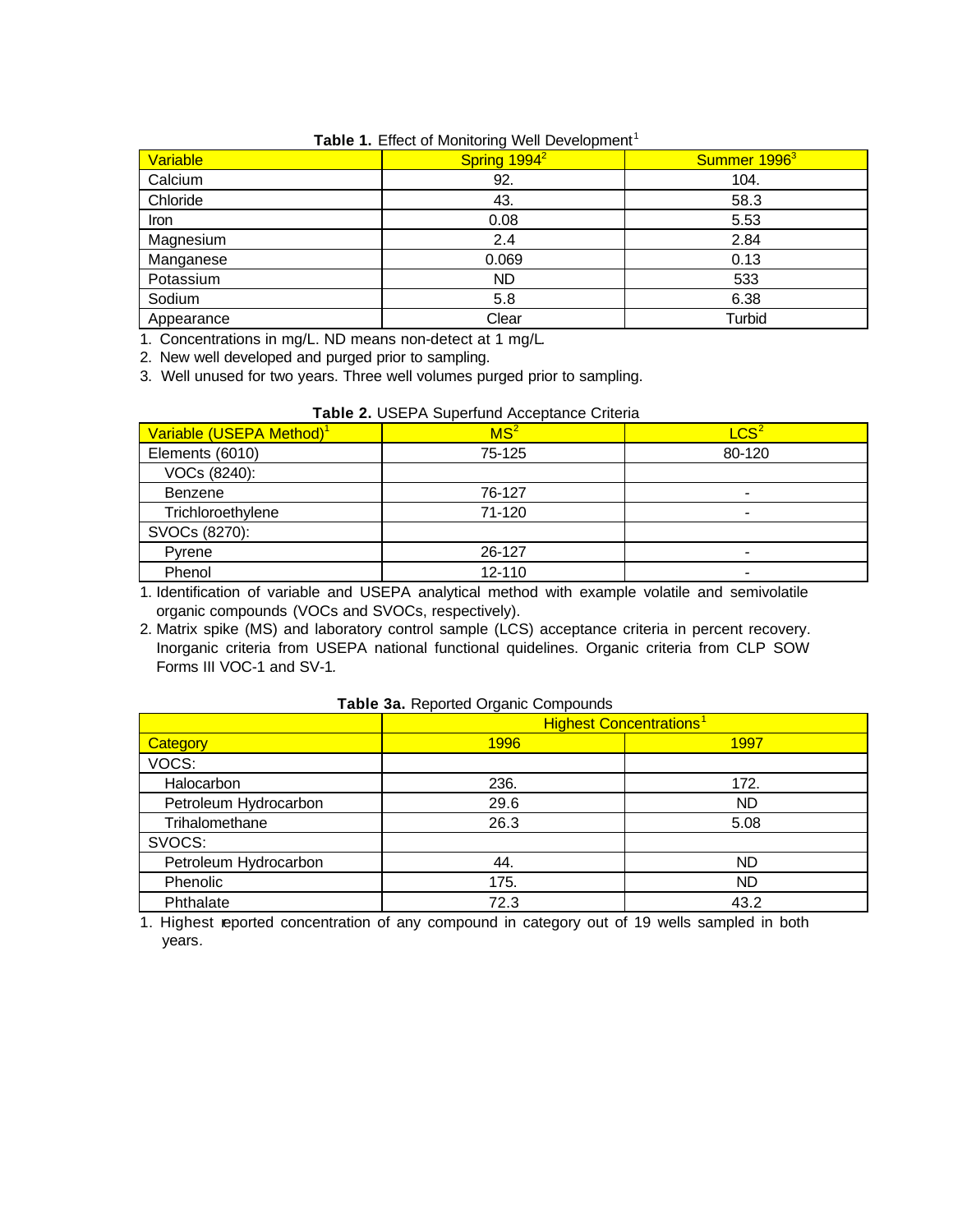| Table 3b. Reported Organic Compounds |  |  |  |  |  |
|--------------------------------------|--|--|--|--|--|
|--------------------------------------|--|--|--|--|--|

|                       | Number of Wells Reported In <sup>1</sup> |      |  |
|-----------------------|------------------------------------------|------|--|
| <b>Category</b>       | <b>1996</b>                              | 1997 |  |
| VOCS:                 |                                          |      |  |
| Halocarbon            | 6.                                       | 3.   |  |
| Petroleum Hydrocarbon |                                          |      |  |
| Trihalomethane        | 12.                                      |      |  |
| SVOCS:                |                                          |      |  |
| Petroleum Hydrocarbon | 3.                                       | Ω.   |  |
| Phenolic              |                                          | 0.   |  |
| Phthalate             | 12                                       | 6.   |  |

1. Number of wells out of 19 sampled in both years in which any compound in the indicated category was reported at any concentration.

| Variable    | $W$ ells <sup>1</sup> | River <sup>2</sup> |
|-------------|-----------------------|--------------------|
| Major Ions: |                       |                    |
| Chloride    | 6.96                  | 300.               |
| Sodium      | 6.76                  | 340.               |
| Sulfate     | 323                   | 150.               |
| Elements:   |                       |                    |
| Arsenic     | 6.85                  | 2.                 |
| Barium      | 725.                  | 130.               |
| Iron        | 13.2                  | 0.01               |

1. Site data. Mean for upgradient monitoring wells (1994-1997).

2. USGSdata. Median for river at nearby gaging station (1981-1995),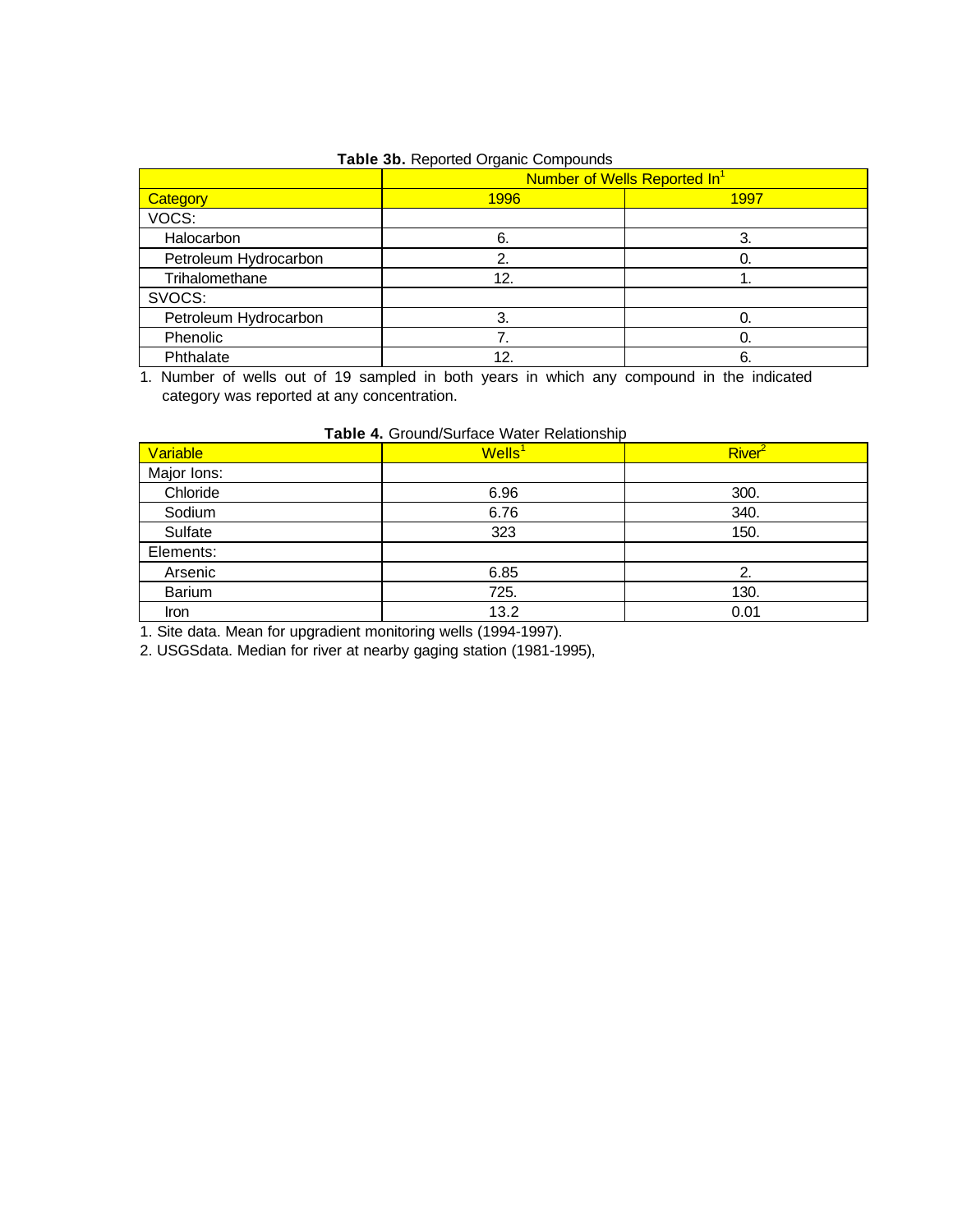|                    | rapio of Stoapod morganic Bala<br><b>Major Cations</b> |           |                         |                 |
|--------------------|--------------------------------------------------------|-----------|-------------------------|-----------------|
| Data Set           |                                                        |           |                         |                 |
|                    | Ca                                                     | <b>Mg</b> | $\overline{\mathsf{K}}$ | <b>Na</b>       |
| 1996 Data:         |                                                        |           |                         |                 |
| <b>BF</b>          | 62.2                                                   | 4.75      | 1.04                    | 35.55           |
| UF                 | 59.4                                                   | 2.97      | $.5\,$                  | 0.5             |
| <b>BF:UF Ratio</b> | 1.04                                                   | 1.60      | 2.06                    | 8.46            |
| 1997 Data:         |                                                        |           |                         |                 |
| <b>BF</b>          | 58.66                                                  | 4.47      | .55                     | 3.06            |
| UF                 | 58.48                                                  | 4.02      | $.5\,$                  | 2.76            |
| <b>BF:UF Ratio</b> | 1.00                                                   | 1.11      | 1.1                     | 1.11            |
|                    | <b>Major Anions</b>                                    |           |                         |                 |
| Data Set           |                                                        |           |                         |                 |
|                    | HCO <sub>3</sub>                                       | CI        | NO <sub>3</sub>         | SO <sub>4</sub> |
| 1996 Data:         |                                                        |           |                         |                 |
| <b>BF</b>          | 204.                                                   | 7.31      | 12.8                    | 33.5            |
| <b>UF</b>          | 181.                                                   | 5.82      | 6.69                    | 16.6            |
| <b>BF:UF Ratio</b> | 1.13                                                   | 1.26      | 1.91                    | 2.02            |
| 1997 Data:         |                                                        |           |                         |                 |
| <b>BF</b>          | 177.                                                   | 3.93      | 7.62                    | 10.2            |
| UF                 | 174.                                                   | 4.65      | 4.52                    | 9.5             |
| <b>BF:UF Ratio</b> | 1.02                                                   | 0.845     | 1.69                    | 1.07            |
| Data Set           | <b>Other Variables</b>                                 |           |                         |                 |
|                    | <b>AI</b>                                              | Fe        | <b>Silica</b>           | <b>TDS</b>      |
| 1996 Data:         |                                                        |           |                         |                 |
| <b>BF</b>          | 1.21                                                   | 0.94      | 8.72                    | 305.            |
| <b>UF</b>          | 0.10                                                   | 0.05      | 9.68                    | 196.            |
| <b>BF:UF Ratio</b> | 12.1                                                   | 18.8      | 0.901                   | 1.56            |
| 1997 Data:         |                                                        |           |                         |                 |
| <b>BF</b>          | 0.31                                                   | 0.10      | 9.2                     | 231.            |
| UF                 | 0.29                                                   | 0.06      | 3.8                     | 226.            |
| <b>BF:UF Ratio</b> | 1.06                                                   | 1.67      | 2.42                    | 1.02            |

# **Table 5. Grouped Inorganic Data<sup>1</sup>**

1. All concentrations are median values for grouped data in units of mg/L.